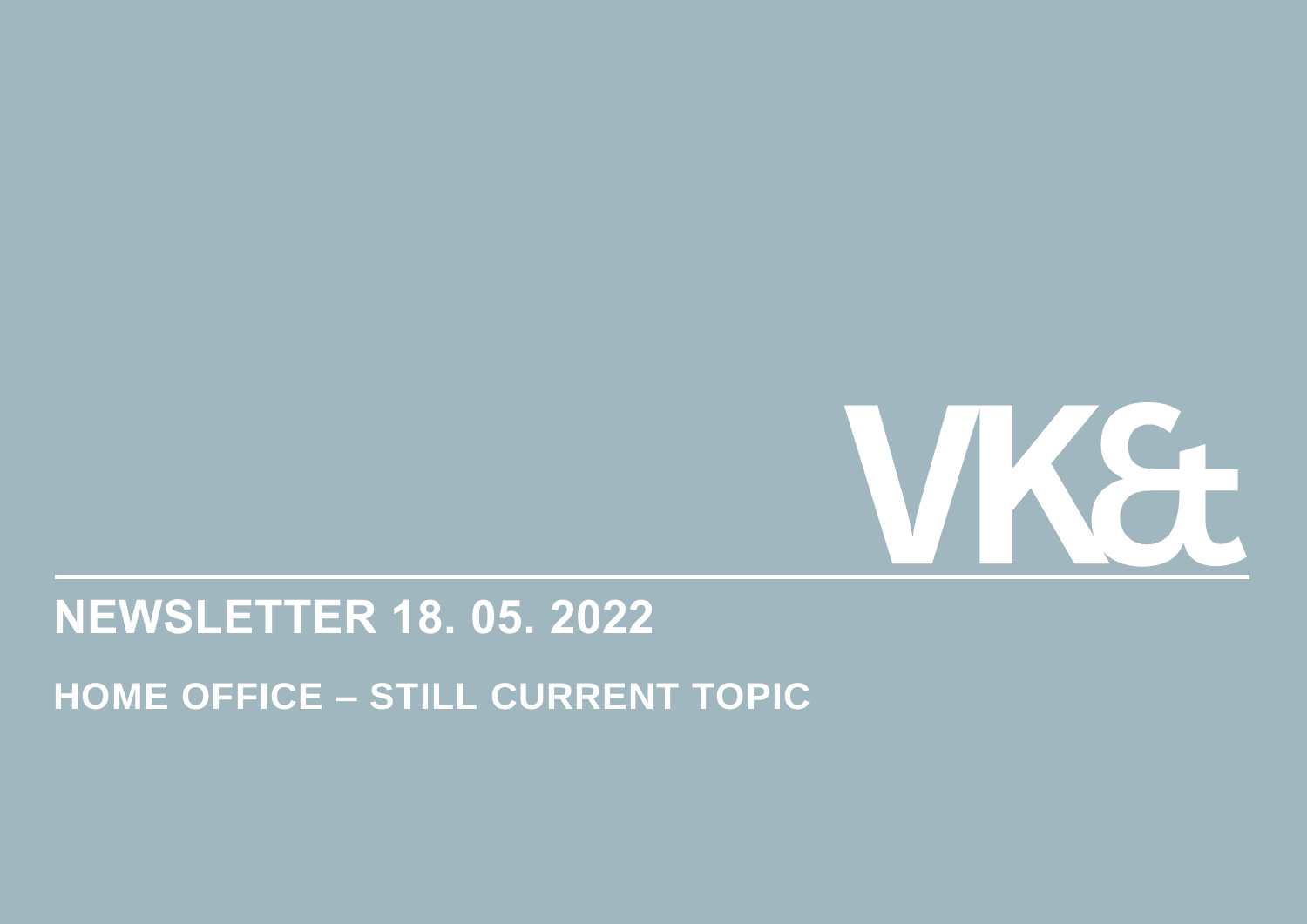

## **BASIC RULES AND PITFALLS OF SETTING UP HOME OFFICE MODE:**

- **Work from home** (**home office**) or distance work (telework) (hereafter referred to as "**home office**") has become very widespread in the last two years and has become a common way of organizing work from a hitherto underused employee benefit.
- Nevertheless, **the existing home office legislation** remains very **brie**f. It is contained in only one provision of Act No 262/2006 Coll., the Labour Code, as amended (hereinafter referred to as the "**Labour Code**" or "**LC**"), namely Section 317 of the LCA, which in practice gives rise to a number of ambiguities and problems.
- The home office was hastily introduced by many employers, often only based on a verbal agreement with the employee.
- **When introducing home office mode, in particular following points should be borne in mind:** 
	- **defining the place of the work outside the employer's workplace**: The employer should carefully consider from which places(s) he will allow his employees to work. This means whether it should be limited, e.g. to the employee's place of residence or whether it should also be allowed from other locations, e.g. the employee's cottage or even from public places, e.g. an in-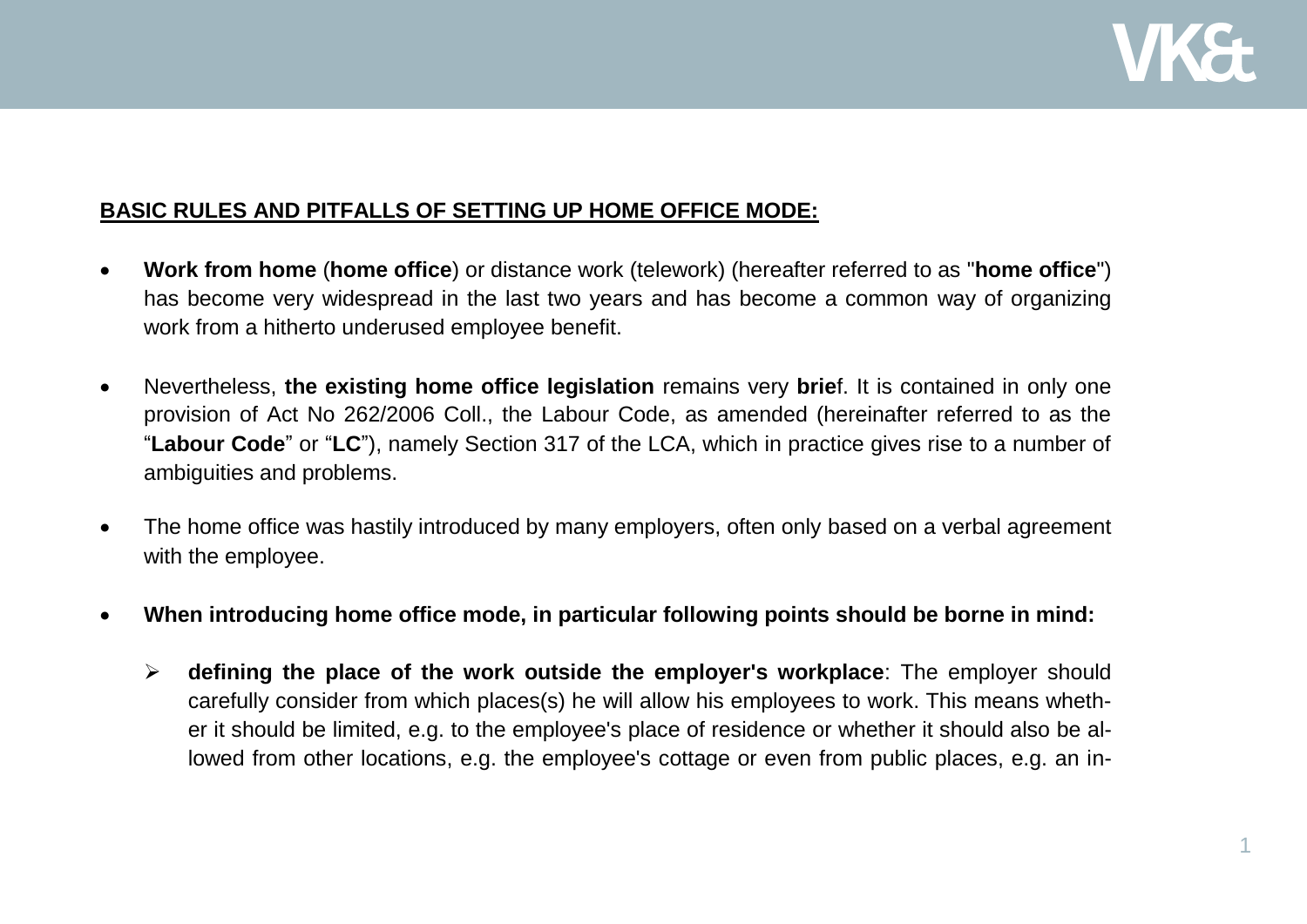

ternet café. Among other things, this definition will have a major impact on the employer's ability to fulfil his statutory OSH obligations.

- **determination of the method of scheduling the employee's working hours:** The employee may schedule his/her working hours himself/herself (within the meaning of Sec. 317 of LC) or his/her working hours may continue to be scheduled by the employer. This distinction is of particular importance because in the first case the employee is not entitled to certain obstacles to work, overtime pay and public holiday pay, while in the second case the employee is subject to the same rules regarding obstacles to work and overtime pay and public holiday pay as if he or she worked at the employer's workplace.
- **the employer's ability to control the employee's work**: this will depend on the way the working hours are scheduled (see above). If the employee schedules his/her own hours, the employer's ability to control the work will be significantly limited (e.g. only during an agreed limited period of time when the employee will be required to be available on his/her work email or phone for the purpose of entering or submitting work). Where working hours are scheduled by the employer, the employee may be checked throughout all scheduled working hours.
- **occupational health and safety** (hereafter referred to as**:** "**OSH**"): As the Labour Code does not provide any special rules in this area, the employer has the same obligations towards the employees working in the home office mode as towards the employees working at his/her work-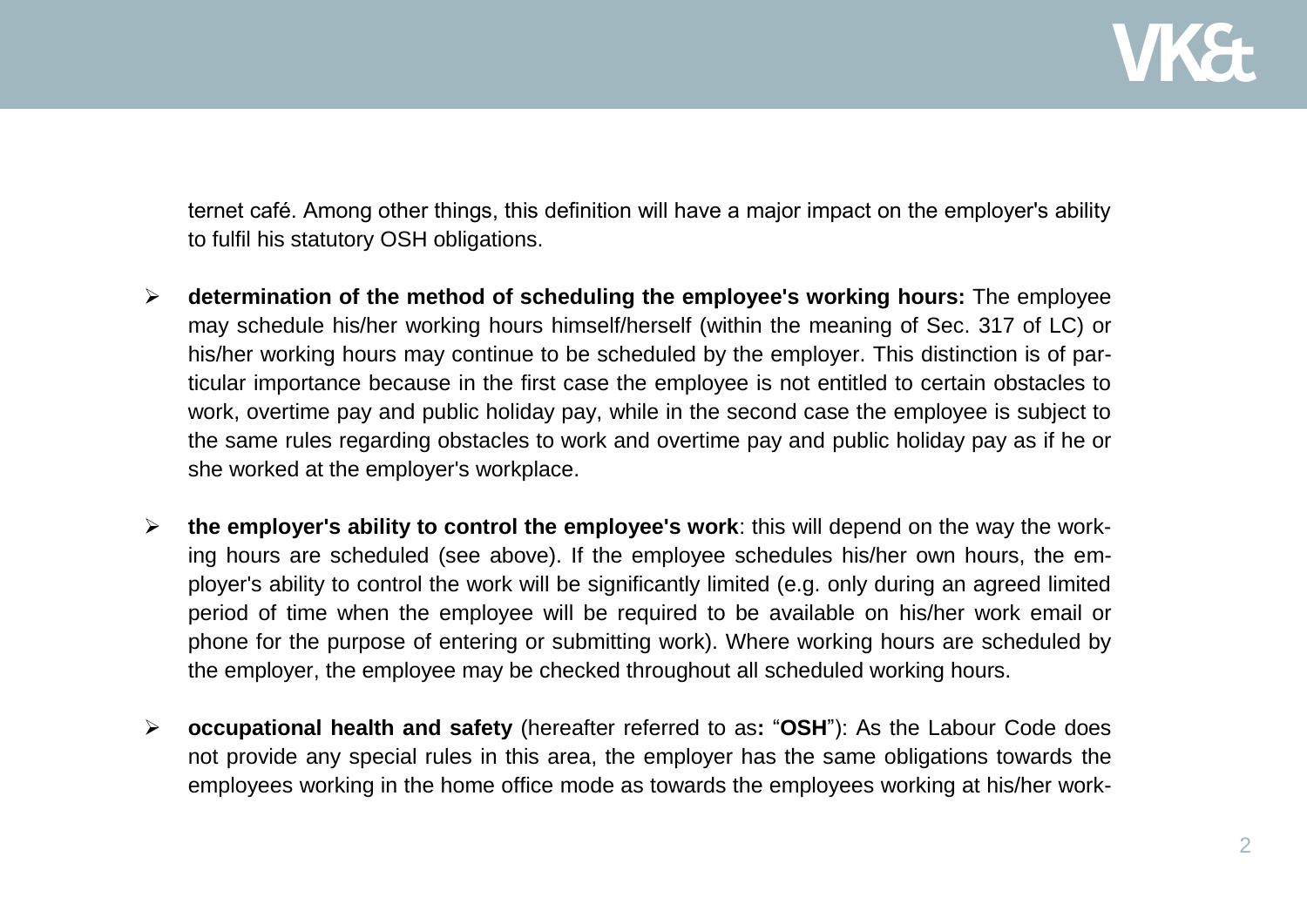place. However, it will be very difficult in practice to comply with all OSH requirements in a home office mode. Above all, the employer should properly **train** his employees. In theory, the home office workplace should also be regularly inspected by the employer. An alternative to physical inspections can be a so-called **remote inspection**, i.e. the employee photographs or films his/her workplace and let the employer to pre-approve it on the basis of this documentation. The employer's OSH obligations can also be partially replaced by, e.g. an **affidavit** from the employee confirming that his/her workplace in home office meets all OSH requirements.

- **liability for accidents at work**: When setting up the home office mode (in particular when defining the place of work), the employer must be aware that he is liable for accidents at work in relation to home office employees to the same extent as to his employees working in his workplace. It is therefore important to train employees on how to prevent and deal with accidents. As the employer has a duty to investigate the circumstances of the accident, it is advisable to secure the employee's consent to enter the employee's home/place of residence for such cases in the home office agreement.
- **reimbursement of costs connected with the performance of work in a home office mode**: With regard to the fact that the dependent work must always be carried out at the employer's expenses, the employer is also obliged to reimburse the employee for costs incurred in connection with home office work. This may include costs for electricity, water, heat, internet, wear and tear on the desk, chair, etc. The employee cannot validly waive these costs. However, under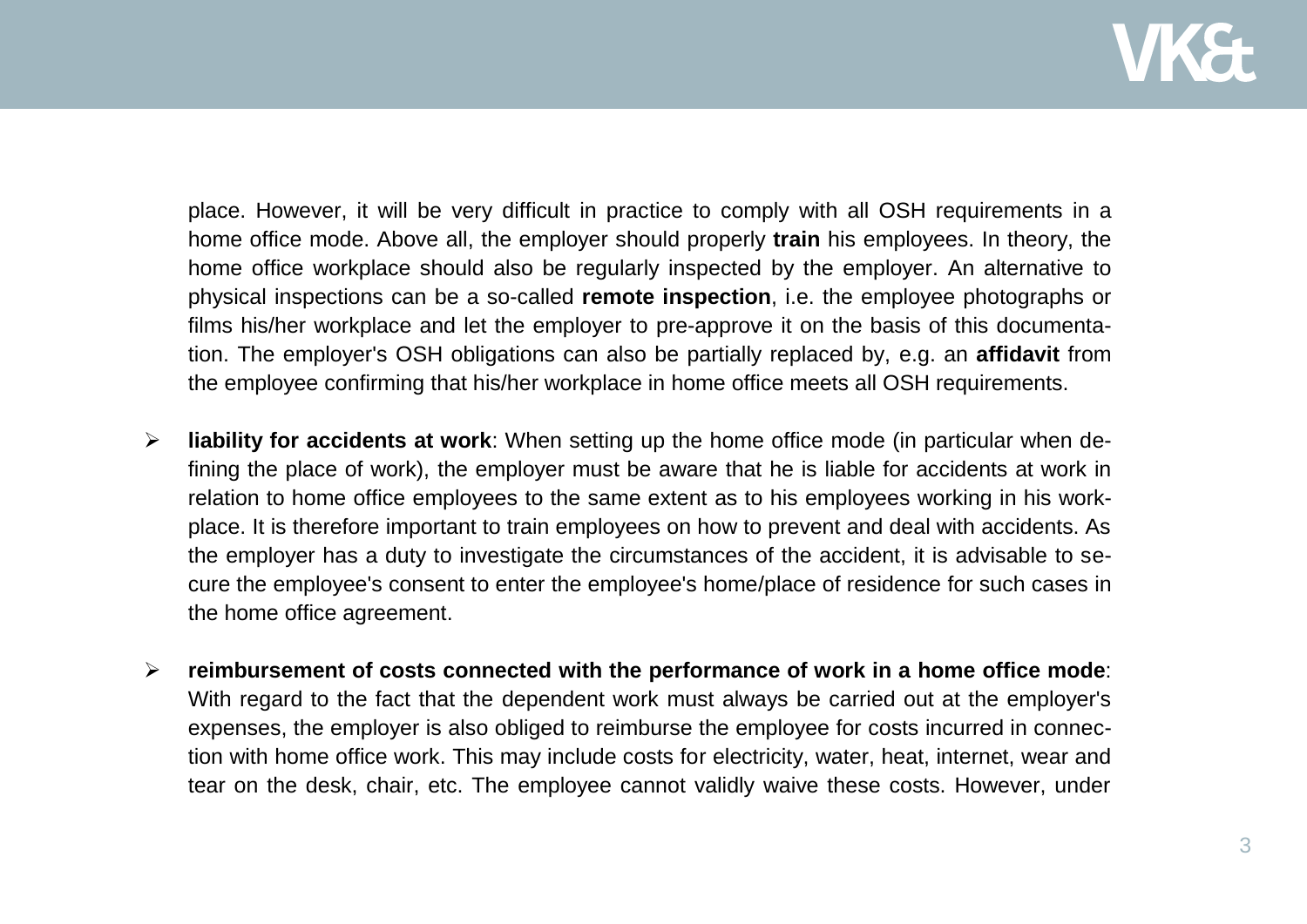

current legislation, reimbursement can only be made on the basis of the employee proving the actual costs incurred, which can be very difficult in practice. It may be difficult for the employee to distinguish which costs and in what amount were incurred in connection with the performance of his/her work and which were incurred for private reasons. The possibility of paying costs in a lump sum is, for the time being, allowed only in relation to wear and tear of work equipment.

- **protecting confidential information and personal data**: The employer should require that the employee working in the home office mode also protects the data to which he or she will have access, e.g. ensuring that he or she only works in a place where his/her family members are not present, etc.
- **delivery of documents to the employee in home office mode**: The Labour Code does not provide any specific regulation in this area either, so its general rules shall apply. Pursuant to Sec. 334 of LC, the employer is obliged to deliver certain important documents to the employee primarily at the employer's workplace in person in his/her own hands, but if the employee works in the home office mode for a long period of time, any of the other methods of delivery may be used, i.e. wherever the employee can be found, via an electronic communications network or service, via a data box or a postal service provider. However, these methods of delivery require the employee's cooperation, which can sometimes cause difficulties in practice.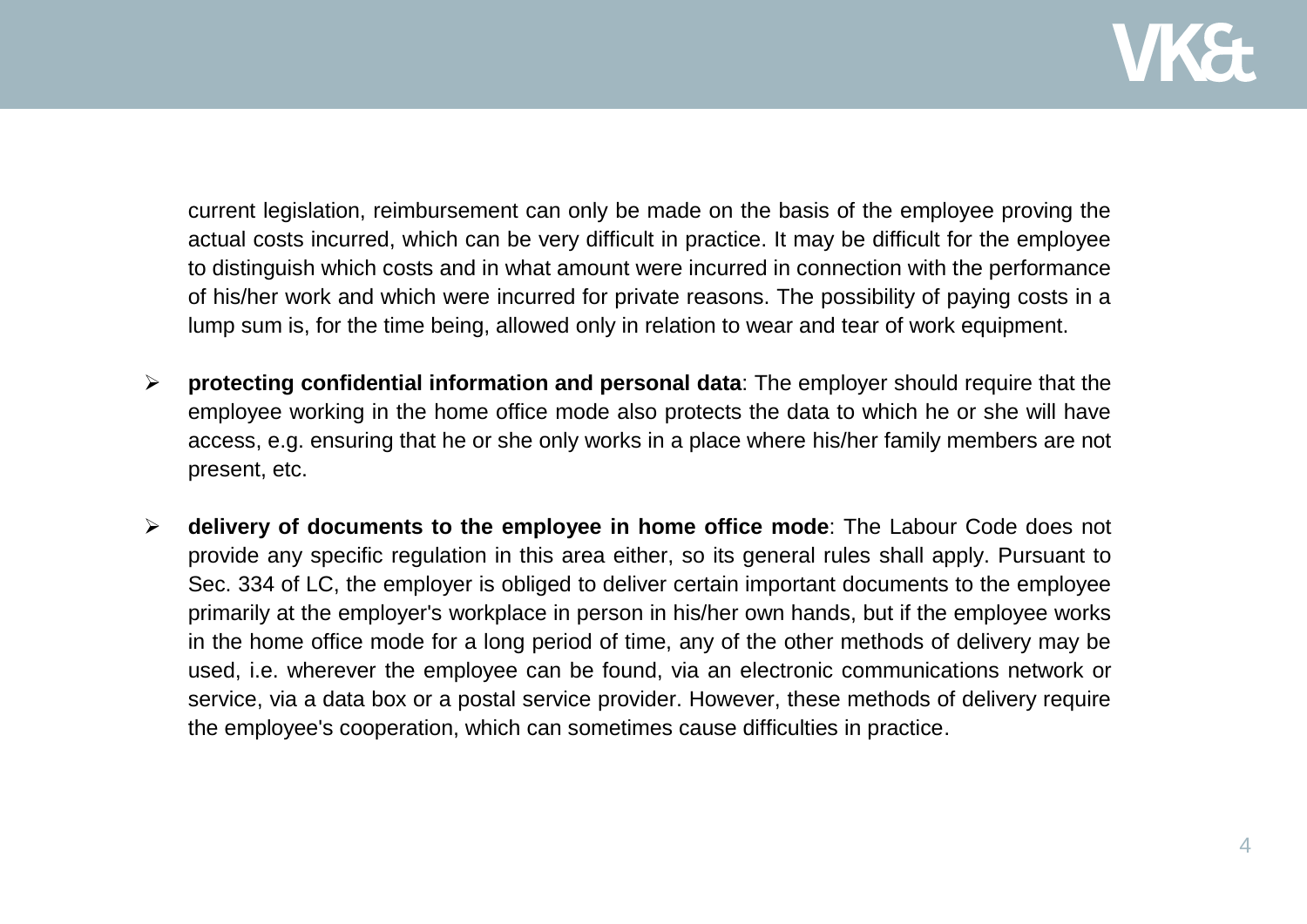

- **negotiating the possibility to terminate the home office agreement**: In case the home office arrangement is not successful (e.g. the employee breaches his/her obligation to work only at a place approved in advance by the employer), it is advisable to negotiate in the agreement the possibility to terminate the home office arrangement, e.g. by giving the notice, including the notice reasons and the length of the notice period.
- Clearly setting out the rules, which would be captured in a **written agreement** between the employer and the employee and, where appropriate, **in the employer's accompanying internal regulations,** can therefore only be recommended, as this may prevent later problems or misunderstandings between the employer and the employee. **So what does this mean for the employers?**
	- **verify the current home office mode settings,**
	- **conclude written home office agreements with employees who regularly carry out home office,**
	- **regulate any further details of the home office in an internal regulation,**
	- **ensure that the employees concerned are properly trained in the OSH aspects of the home office mode.**

If requested, we will be happy to assist you with the preparation of the relevant documents.